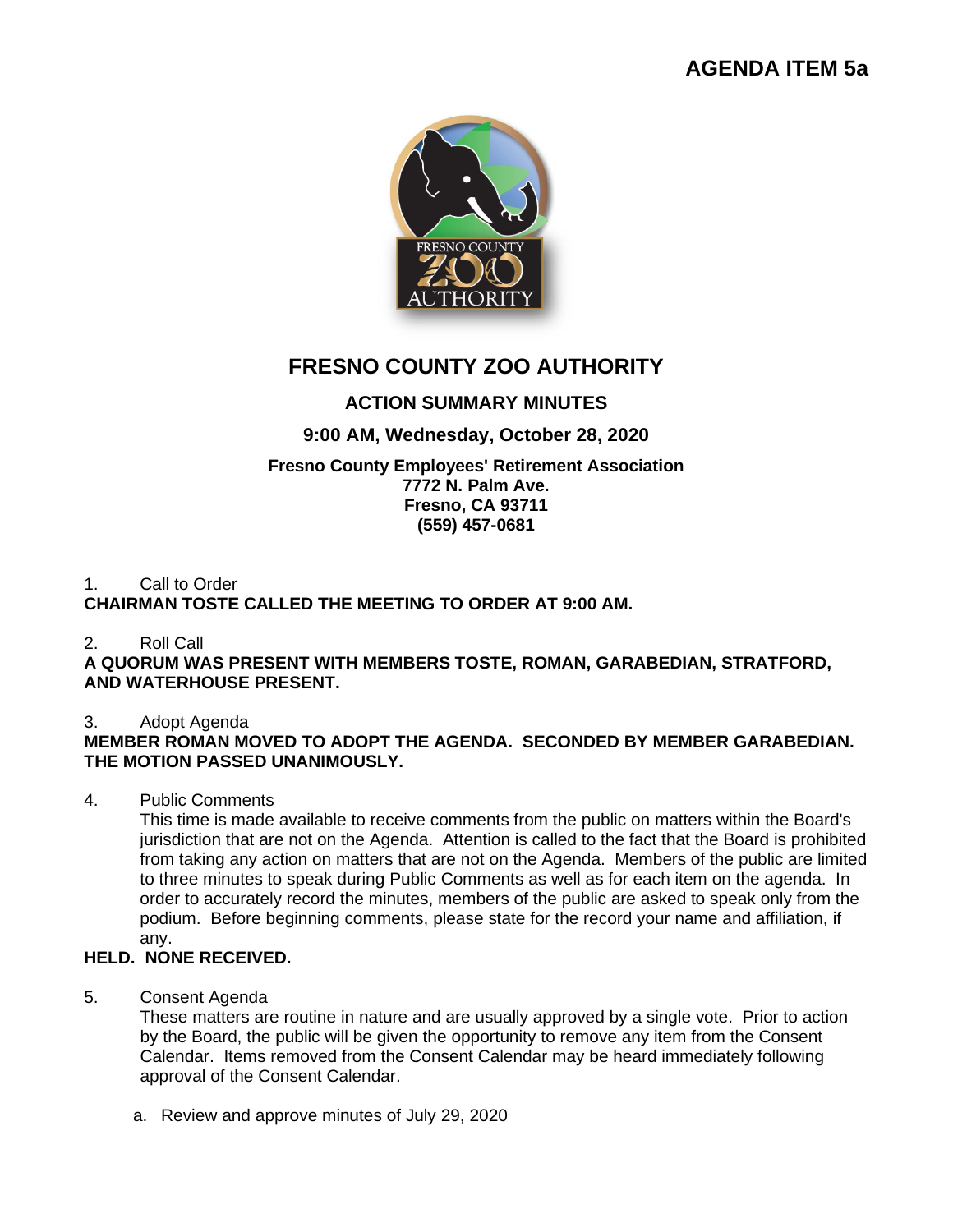b. Review and approve payment of County of Fresno invoice for Professional and Specialized Services in the amount of \$4,700.21 for services through September 2020

#### c. Receive Treasurer's Reports for Months Ended July and August 2020 **MEMBER WATERHOUSE MOVED FOR APPROVAL OF THE CONSENT AGENDA ITEMS. SECONDED BY MEMBER GARABEDIAN. THE MOTION PASSED UNANIMOUSLY.**

6. Receive Zoo Authority Year Ended June 30, 2020 financial statements with independent auditor's report from Brown Armstrong Accountancy Corporation

**RECEIVED. ERIC XIN WITH BROWN ARMSTRONG REPORTED.** 

7. Receive Fresno Chaffee Zoo Director's report

**RECEIVED. DIRECTOR SCOTT BARTON REPORTED. THIS IS THE MOST CHALLENGING YEAR OF HIS CAREER. OCTOBER NUMBERS ARE LOOKING SIMILAR TO LAST YEAR. 2021 LOOKS ENCOURAGING. BIRTH OF A BABY RHINO IS EXPECTED IN THE NEXT 6-8 WEEKS. THREE PROJECTS IN CONSTRUCTION. ONE IN DESIGN. AMBASSADOR ANIMAL CENTER, ZOOPLEX, AND KINGDOMS OF ASIA.**

8. Receive Fresno Chaffee Zoo Corporation September 2020 Year-to-Date Financial Report **RECEIVED. CFO LILY WACHTER REPORTED ON ATTENDANCE, EXPENSES AND REVENUES.**

9. Approve a request from Fresno's Chaffee Zoo Corporation to increase the 2020 Measure Z Operations Budget by \$1,500,000 to help address the shortfall in revenue related to COVID-19 **DIRECTOR SCOTT BARTON REPORTED ON THE NEED FOR THE BUDGET MODIFICATION. CFO LILY WACHTER PROVIDED ADDITIONAL SUPPORTING INFORMATION.**

#### **MEMBER STRATFORD MOVED FOR APPROVAL. SECONDED BY MEMBER GARABEDIAN. THE MOTION PASSED UNANIMOUSLY.**

10. Approve and authorize release of retention withheld on CLR Design, Inc. fee for Kingdoms of Asia (\$6,424)

### **DIRECTOR SCOTT BARTON REPORTED.**

### **MEMBER ROMAN MOVED FOR APPROVAL. SECONDED BY MEMBER WATERHOUSE. THE MOTION PASSED UNANIMOUSLY.**

11. Receive staff reports

### **BOARD COORDINATOR REPORTED THAT SEVERAL MEMBERS' TERM EXPIRES SOON. NO OTHER REPORTS RECEIVED.**

12. Approve next meeting date

Dates include:

#### Wednesday, November 25, 2020 Wednesday, December 30, 2020 **NO CHANGES WERE MADE TO THE EXISTING CALENDAR; THEREFORE, NO MOTION REQUIRED.**

13. Chair's comments

**CHAIRMAN TOSTE THANKED MEMBER ROMAN FOR STANDING IN FOR KINGDOMS OF ASIA GROUNDBREAKING.**